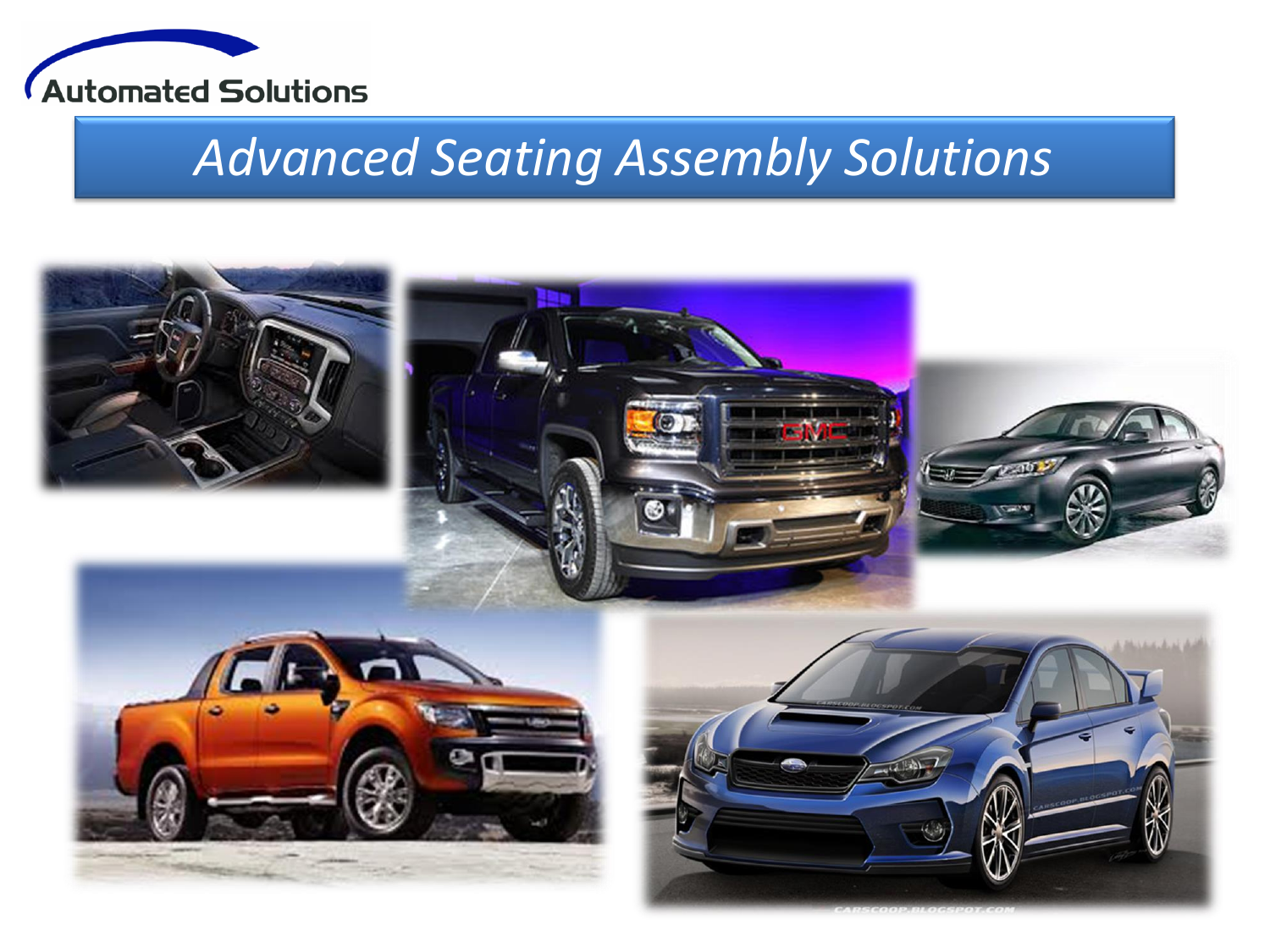

*Todays market place demands quality manufacturing with sustained consistency in quality processing.*

## *Facts:*

- $\triangleright$  Seat assembly is one of the most labor intensive processes in the JIT *(Just In Time)* industry.
	- $\triangleright$  Trim to foam assembly operations is generally done by hand, leaving concern for consistency & quality.
		- $\triangleright$  Ergonomic operator issues come into play due to repetitive motions.
			- By use of special assembly equipment you can reduce labor content, minimize ergonomic issues and improve throughput without sacrificing the quality of the product.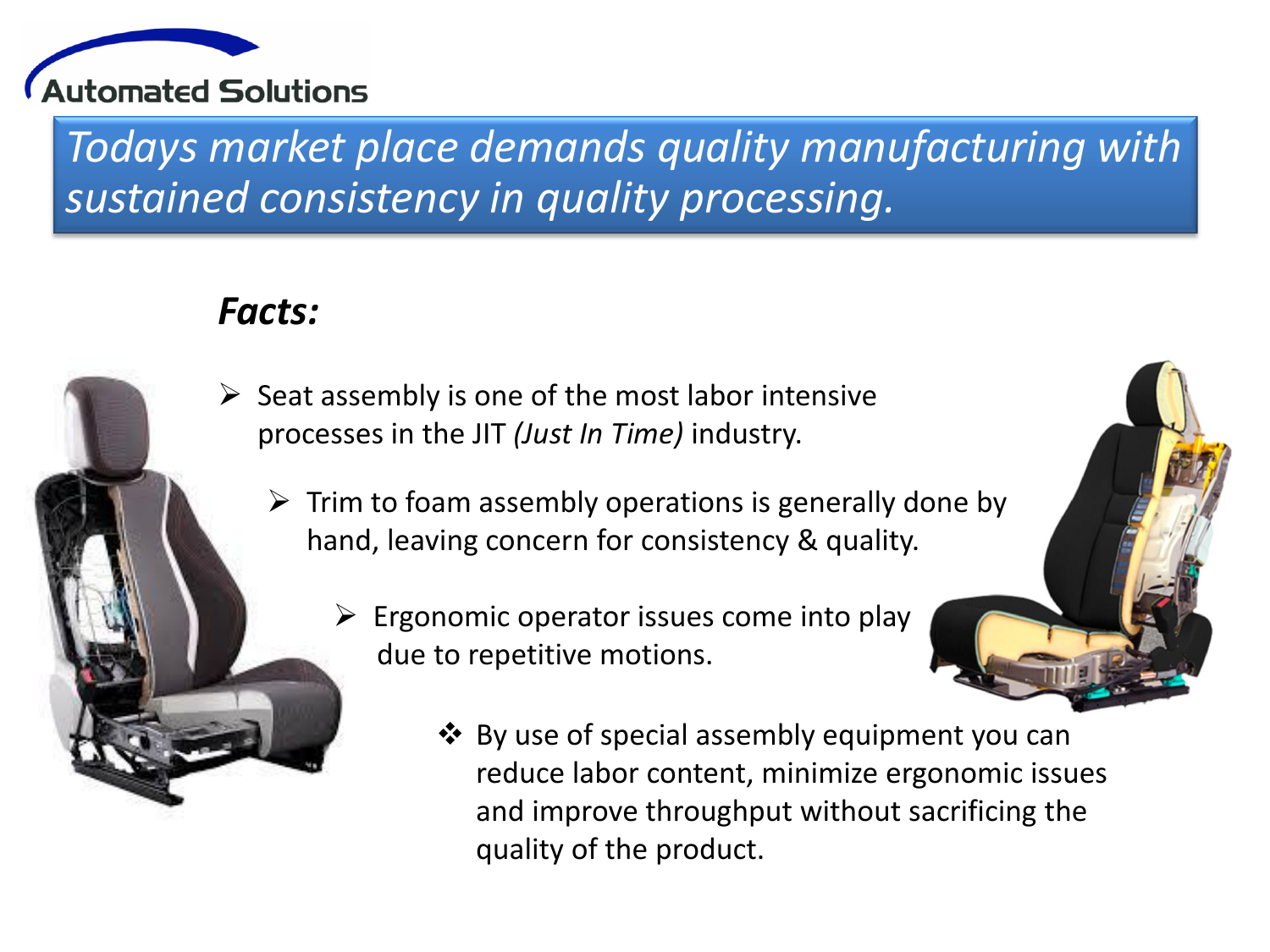

# Introducing the latest Patented Technology

### Presenting the Trim to foam clipping machine to attach a trim cover to a foam bun



### **Benefits of use:**

- Removes costly material such as Velcro, listing wires, hog rings, etc...
- Eliminates operator fatigue from use of hog ring tools and finessing trim.
- Improves quality of product with consistent seam lines and crisp contours.
- Improves productivity throughput / increased efficiencies.
- One time investment of capital expenditures for the main body of the machine.
- Replaceable tooling for new programs that eliminates capital costs all together.

### **Features:**

- Ergonomically designed for optimal use.
- Rugged steel construction frame.
- Casters and Hilo tubes for rapid redeployment.
- Electric height adjustable for ergonomics.
- Overhead task lighting.

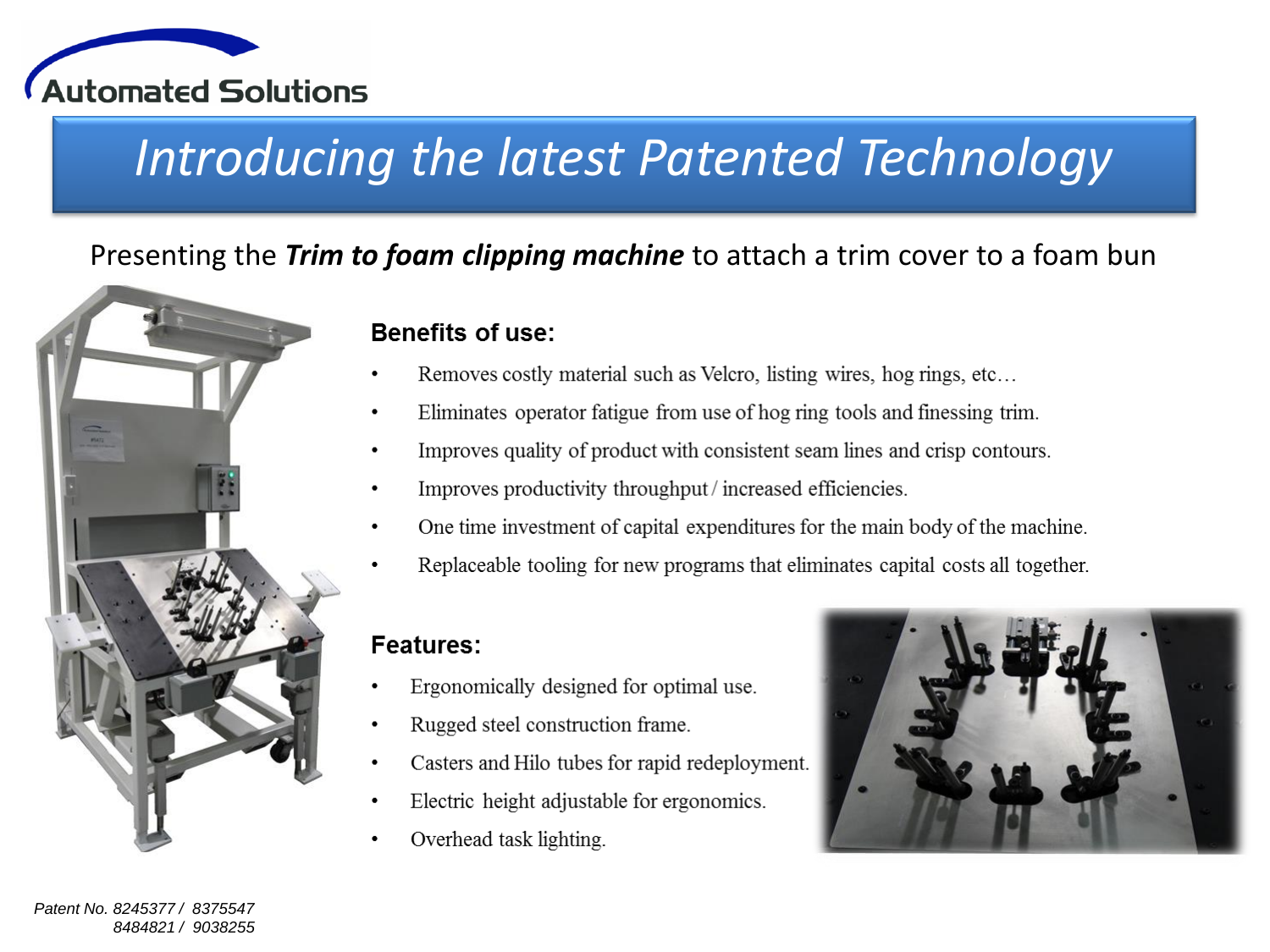

# *Trim Clip Machine – Ease of use*

#### **Sequence of Operations:**

- 1. Operator scans the build ticket (if applicable).
- 2. Operator loads foam onto tooling fingers.
- 3. Operator loads trim strips (trim welts) into fingers.
- 4. Operator depresses cycle starts to actuate fingers closed.
	- a. Finger plates retracts to apply trim strip into clips
	- b. Fingers actuate open.
	- c. Finger plates returns to home position.
- 5. Operator removes completed trim to foam piece.

#### Fingers pulling welt into foam clips



#### *Patent No. 8245377 / 8375547 8484821 / 9038255*

### Finger Ass'y.

52

 $74<sup>°</sup>$